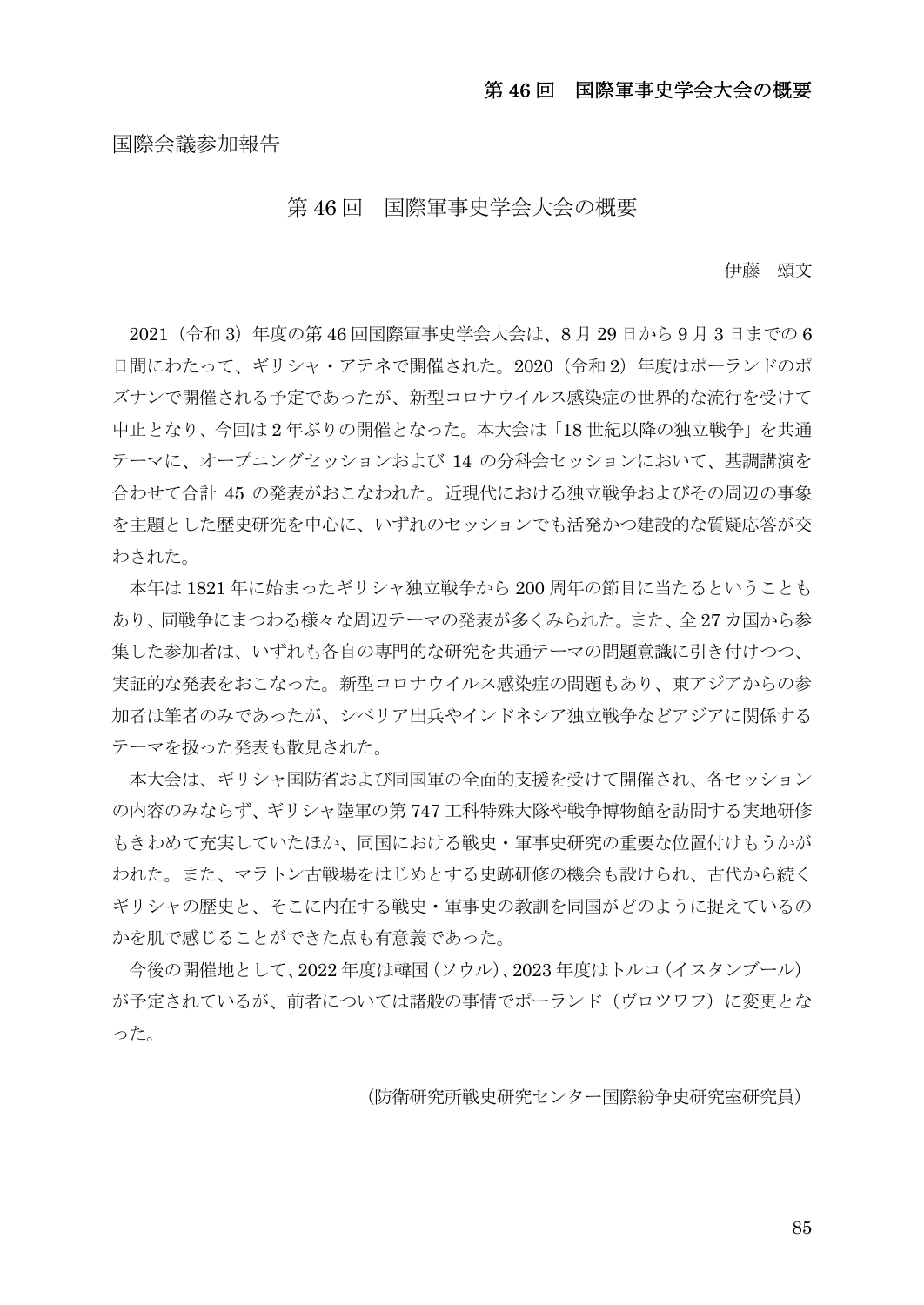# Beyond the "Master-narrative" of Decolonisation: Reconsidering the End of Empires in the 20th Century

伊藤 頌文

#### 【要約】

本稿は、イギリスを筆頭とする帝国史研究が第二次世界大戦後の独立運動や脱植民地化 を「支配言説」として重視するあまり、今日的な諸問題との関係性が議論されていない研 究上の現状を指摘する。そのうえで、イギリス帝国を事例として、東南アジアや中東、地 中海における帝国の解体が決して一筋縄にはいかず、イギリスが現地に一定の影響力を残 さざるを得なかったことを論じる。そして、これらの事象が期せずして同国の世界規模で の軍事行動を引き続き可能にした逆説的状況に触れつつ、帝国の遺産が現代の安全保障上 の課題とも連続性を有していることを明らかにする。

#### Introduction

 Since the 18th century, there have occurred a number of independence wars around the globe. These independence wars have had so many influences in the modern world as well that therefore they have been an object of historical research. Especially, in the latter part of the 20<sup>th</sup> century, due to the trend of decolonisation which reflected the dissolutions of European colonial empires, the independence movements and anticolonial struggles intensified and became one of the most fundamental transitions of the international order. Therefore, historians have actively argued the end of empires after the Second World War, often described as the era of decolonisation, and they have focused mainly on the process of independence wars and imperial retreats.

 At the same time, one should take account of the impacts and influences of the decolonisation on the contemporary world, particularly when discussing the interrelationships between current situations and its historical backgrounds. Recently, there is a tendency to refer to the geopolitical thoughts from perspective of imperial legacy. However, the contribution to this tendency from imperial history is much less, notwithstanding its broad accumulation of knowledge of modern empires.

This paper will argue the end of colonial empires and anti-colonial torrents in the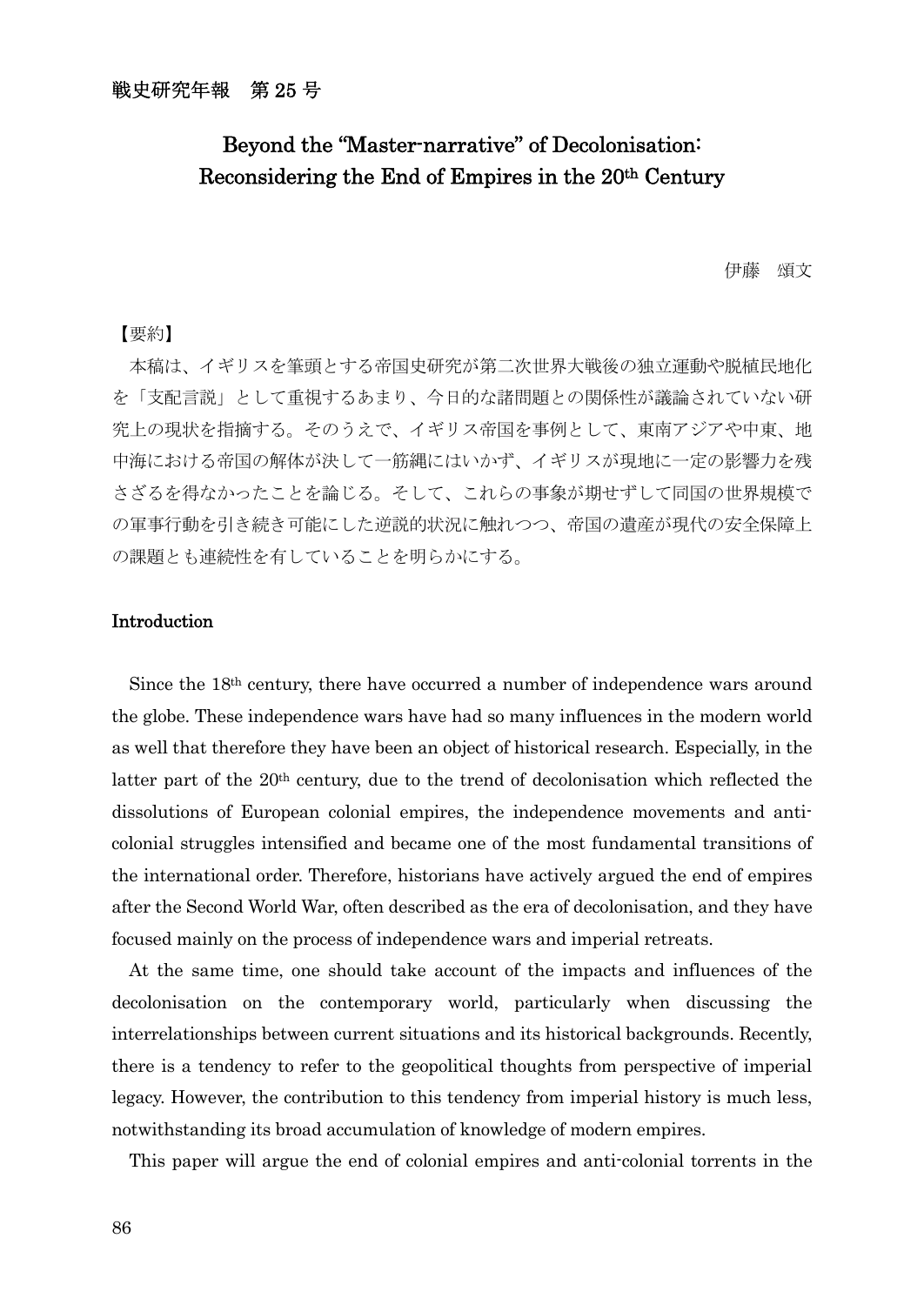second half of the 20th century in connection with the post-colonial context. It will also reconsider the historical implications of independence wars and decolonisation in today's world, paying more attention to the significance of imperial legacies, mainly in political and security issues.

#### 1. Overview of the (Post-) Imperial History

In the latest decade of the  $21<sup>st</sup>$  century, the world has witnessed a lot of phenomena originated in the geopolitical rivalry, which can be seen as the typical cases of power politics. Referring to those unconcealed hostilities, scholars have raised the reinstatement of geopolitics.1 In itself, geopolitics in international relations have never been established as a specific discipline,<sup>2</sup> but the importance of geography has again come under the spotlight as the conflicts over 'sphere of influence' between major powers have intensified.

 Concurrently with these situations, interests in empires and their legacies have also increased. Recently, one scholar argues in his controversial monograph that the legacies of empires on today's world are significant and permanent, criticising that the wellknown thesis of the "clash of civilizations" does not always explain the great power contests in the past and coming decades.3 He then indicates that "civilizations do not animate and organize themselves to clash with each other – historically, it has been the role of empires to do so on their behalf, and today it is the after-images of empires that set the clashes in motion."4

 Besides, connections between the modern world and empires can be seen everywhere. It is simply that today's international society is a product of Western modernity since

<sup>&</sup>lt;sup>1</sup> As a typical argument of this, see Walter Russell Mead, "The Return of Geopolitics: The Revenge of the Revisionist Powers," Foreign Affairs, 93:3 (May/June 2014), pp. 69- 79.

<sup>2</sup> In Japan, for example, due to the historical background that the military had used geopolitics arbitrarily until the Second World War, the term has often caused strong rejection.

<sup>&</sup>lt;sup>3</sup> Samir Puri, *The Great Imperial Hangover: How Empires Shaped the World* (London: Atlantic Books, 2020). Regarding the "clash of civilizations," one of the most famous theses of the international relations after the Cold War, see Samuel P. Huntington, The Clash of Civilizations and the Remaking of World Order (New York: Simon & Schuster, 1996).

<sup>4</sup> Puri, The Great Imperial Hangover, p. 296.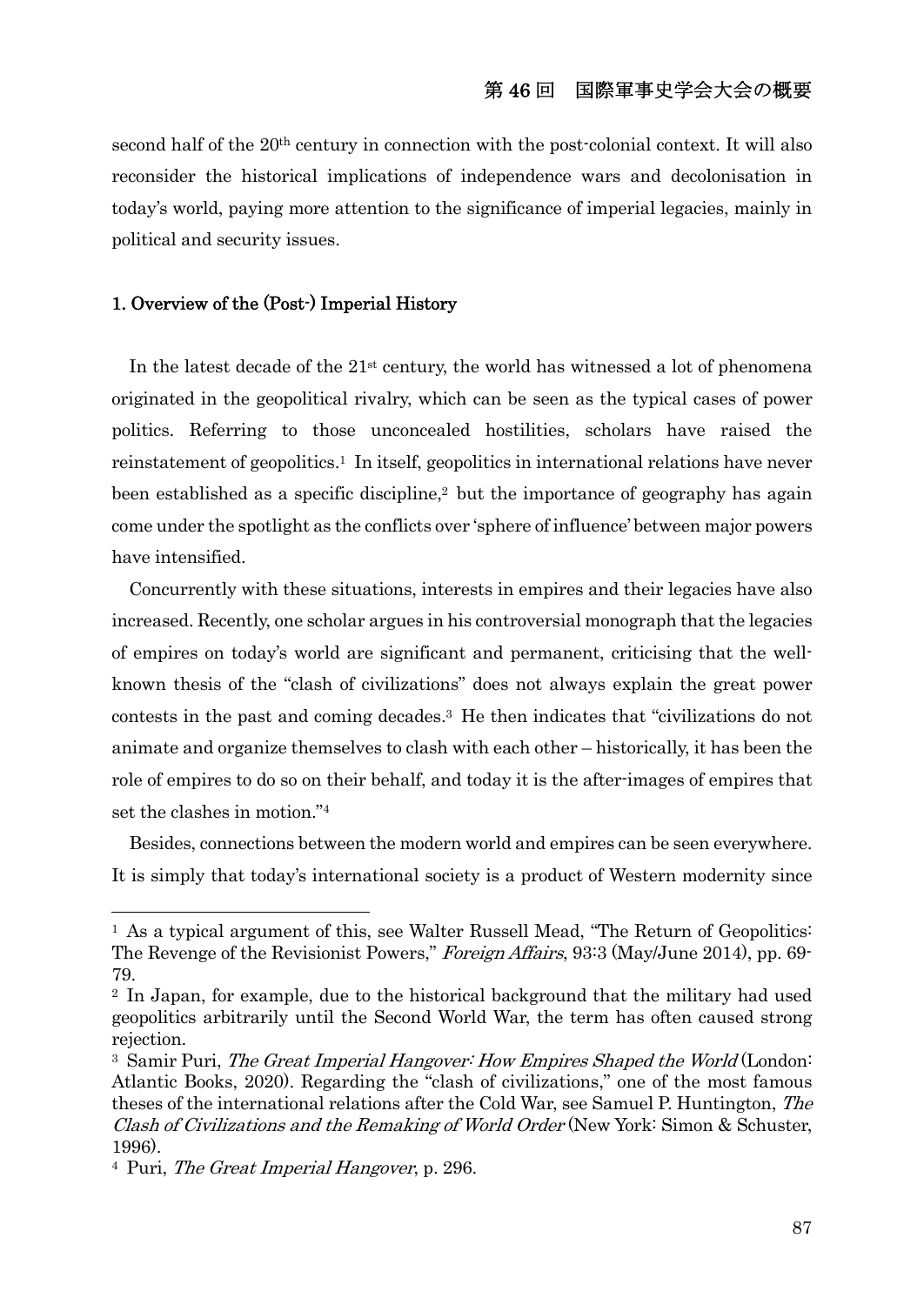the advance of European countries in the Age of Exploration. In other words, the modernisation of the world in itself originated from Europe. This historical development led to the colonial rule in the regions such as Latin America, Asia and Africa, and particularly in the 19th century, the power politics between the European colonial empires more and more intensified. As portrayed by a prominent historian as "the Age of Empire",5 the imperialism among the European powers in this era symbolised a part of its Zeitgeist.

 The ensuing 20th century again marked another historical turning-point, particularly after two world wars, under the worldwide circumstance of anti-colonialism. Then occurred were the independence movements in mainly Asia-African regions, many of which resulted in ghastly independence wars and conflicts. These phenomena led to historical upheavals such as the stream of decolonisation, the birth of the 'Third World', and the North-South Problem under the rapid globalisation.

 Therefore, as argued by the previously noted scholars, it can be said that the experience of imperial rules and their influences is in deep connection with contemporary issues in many ways.6 In that sense, findings from the imperial history including not only anti-colonial struggles and independence wars but also imperial legacies and their relations with current circumstances could be accumulated. In reality, however, the imperial history, concerning the British Empire in particular, has not so much been interested in these interrelationships.7 Discussions on the imperial legacies

<sup>&</sup>lt;sup>5</sup> Eric Hobsbawm, *The Age of Empire: 1875-1914* (London: Weidenfeld & Nicolson, 1987).

<sup>6</sup> This consideration partially appears within some introductory texts. See Stephen Howe, *Empire: A Very Short Introduction* (Oxford: Oxford University Press, 2002); Ashley Jackson, The British Empire: A Very Short Introduction (Oxford: Oxford University Press, 2013); Dane Kennedy, *Decolonization: A Very Short Introduction* (Oxford: Oxford University Press, 2016).

<sup>7</sup> As for representative contributions on the British imperial history and decolonisation, R.F. Holland, European Decolonization 1918-1981: An Introductory Survey (Basingstoke: Macmillan, 1985); John Darwin, Britain and Decolonisation: The Retreat from Empire in the Post-war World (Basingstoke: Macmillan, 1988); John Darwin, The End of the British Empire: The Historical Debate (Oxford: Basil Blackwell, 1991); D. George Boyce, Decolonisation and the British Empire, 1775-1997 (Basingstoke: Macmillan, 1999); Judith M. Brown and Wm. Roger Louis (eds.), The Oxford History of the British Empire, Volume IV: The Twentieth Century (Oxford: Oxford University Press, 1999); Ronald Hyam, *Britain's Declining Empire: The Road to Decolonisation*, 1918-1968 (Cambridge: Cambridge University Press, 2006); Wm. Roger Louis, *Ends of* British Imperialism: The Scramble for Empire, Suez and Decolonization (London: I.B.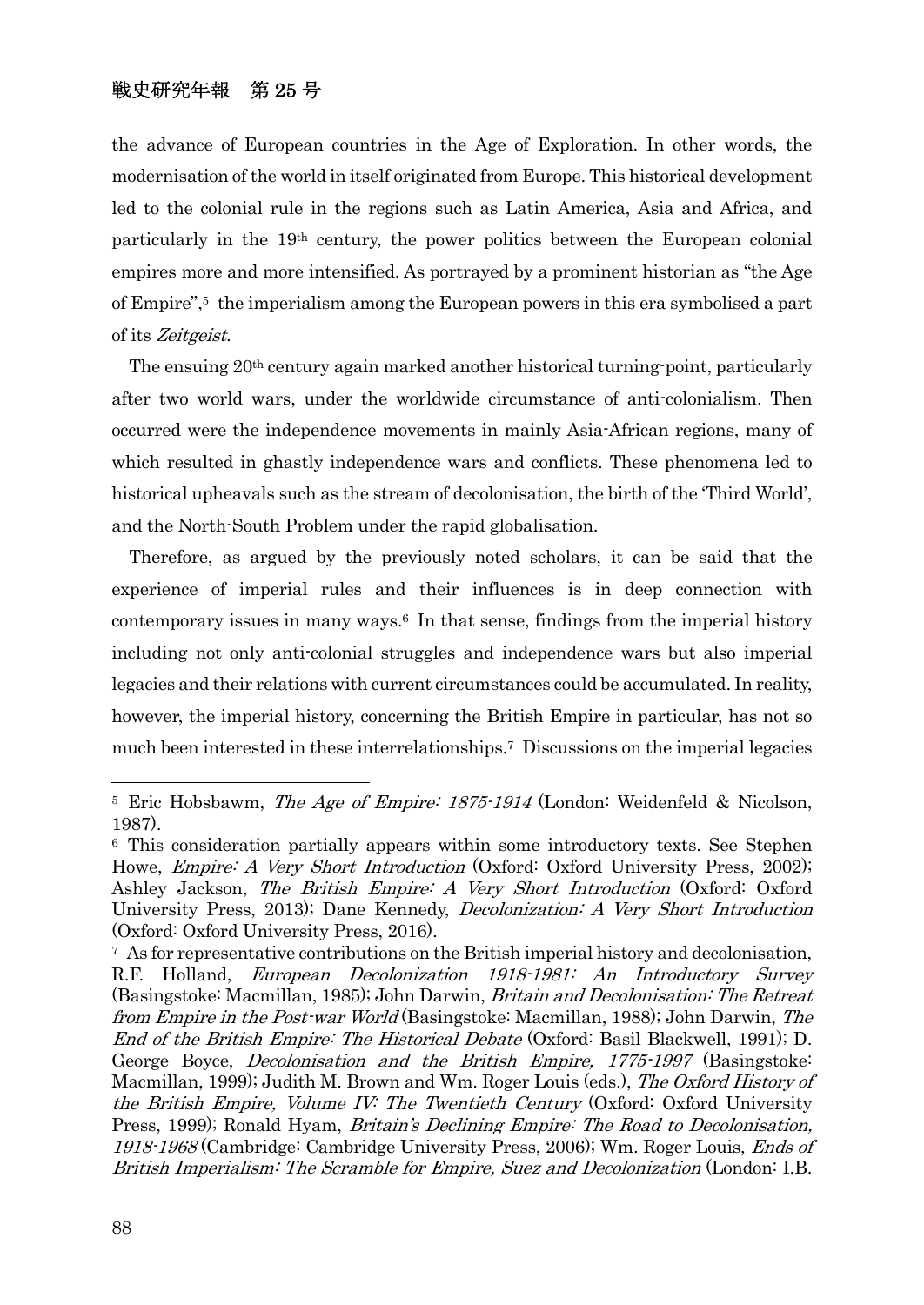### 第 46 回 国際軍事史学会大会の概要

has just getting started, since imperial historians have placed a much greater deal of weight on the empirical analyses of colonial rule and decolonisation than suggestions for their impacts on the contemporary world.<sup>8</sup> Especially, in regard to current security issues, there is even poorer contribution from imperial history.9

#### 2. Decolonisation as the "Master-narrative"?

 Of course, it does not mean that there have been no interests at all in the imperial legacies or historic ties between Empires and contemporary world by imperial historians. Some scholars majoring in the imperial history have made introspective criticisms of the above situation. Over a decade ago, for example, one influential imperial historian proclaimed in his review article that the British imperial history was too concentrated on the study of decolonisation and the process of the dissolution of Empire.10 The problem pointed out was that

[the] focus on decolonisation as the master-narrative of twentieth-century imperial history has blinded us to the continuities in Britain's relations with the world and the many connections between the Britain of 2007 and the Britain of 1967, one of the favoured termination dates for those who seek to chalk an outline around the British empire's final resting place. Imperial historians, beguiled by the apparent finality of the lowering of the Union Flag in distant sunny places and the valedictory sail past

Tauris, 2006); John Darwin, The Empire Project: The Rise and Fall of the British World-System, 1830-1970 (Cambridge: Cambridge University Press, 2009); John Darwin, Unfinished Empire: The Global Expansion of Britain (London: Allen Lane, 2012).

<sup>8</sup> For example, see Sandra Halperin and Ronen Palan (eds.), Legacies of Empire: Imperial Roots of the Contemporary Global Order (Cambridge: Cambridge University Press, 2015); Martin Thomas and Andrew S. Thompson (eds.), The Oxford Handbook of the Ends of Empire (Oxford: Oxford University Press, 2018), Part IV.

<sup>9</sup> Understandably, the disclosure of historical documents in archives and libraries has a considerable influence on the research by historians. In the case of the British imperial history, scholars have concentrated more and more on the process of decolonisation after the opening of new materials in past decades. Also see Richard Dunley and Jo Pugh, "Do Archive Catalogues Make History?: Exploring Interactions between Historians and Archives," Twentieth Century British History, hwab021 (2021).

<sup>10</sup> Ashley Jackson, "Empire and Beyond: The Pursuit of Overseas National Interests in the Late Twentieth Century," The English Historical Review, 123:499 (December 2007), pp. 1350-1366.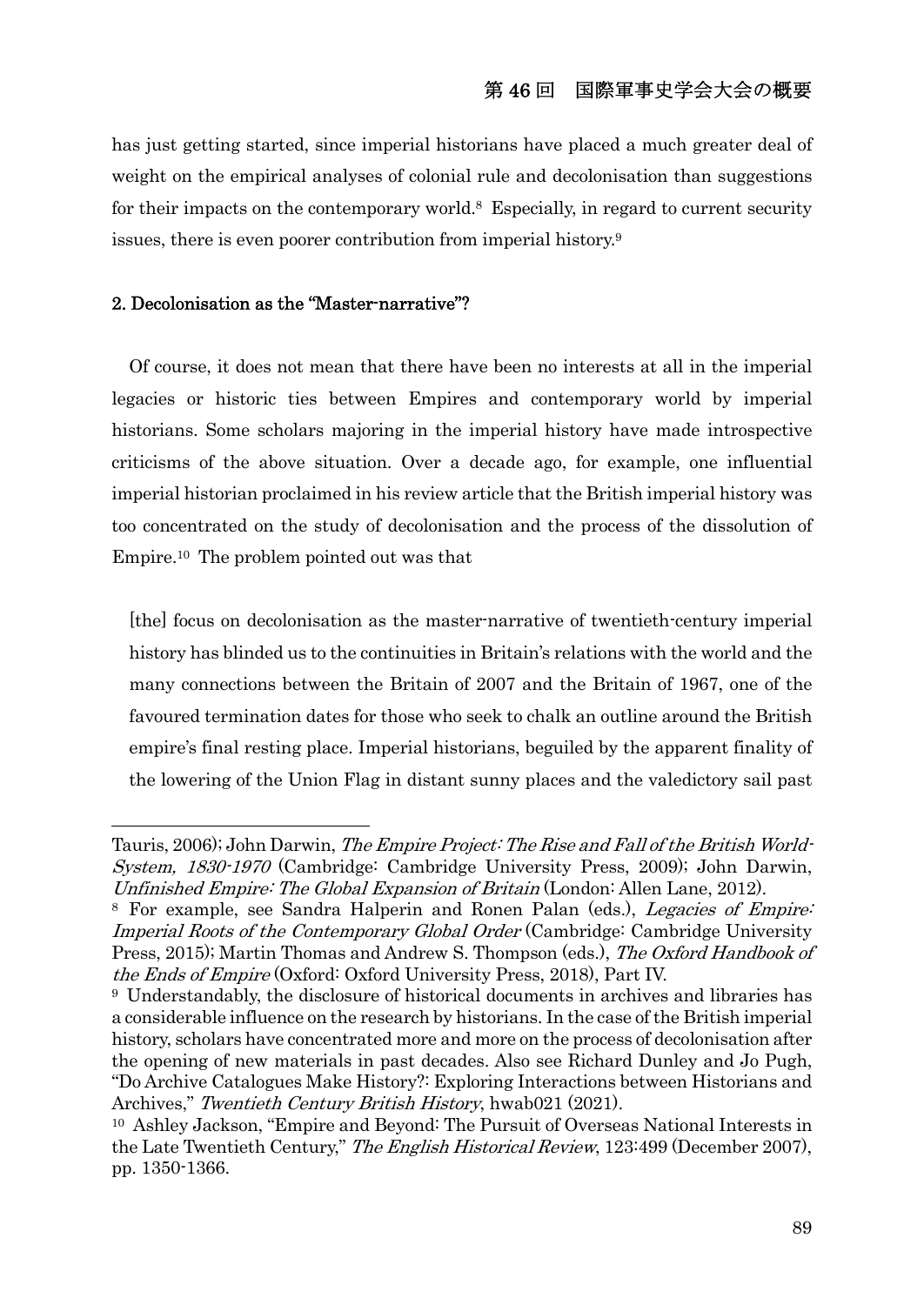of departing ships, have been doing themselves out of a job, earnestly seeking an end of empire rather than making sense of a twentieth century in which empire was just one facet of Britain's unique and constantly evolving interface with the world.11

Here, the indifference to the contemporary world after the dismantling of the empire was acutely criticised. Thus, it could be said that the problem surrounding the British imperial history, namely the underestimation of the connection with the modern world, has been at least understood by historians. Still, despite the criticism above, the situation seems hardly changed even today.12

 As for the British imperial history, this tendency to focus on decolonisation as the "master-narrative" is remarkably typical when historians deal with the symbolic events of the dissolution of the British Empire. The most noticeable example is about the British decision to abandon its military commitment outside Europe in the late 1960s. The Labour government led by the Prime Minister Harold Wilson, after the confused decision-making process, announced in January 1968 that Britain would withdraw forces from 'east of Suez' by the end of 1971, which meant that it would "not be maintaining military bases outside Europe and the Mediterranean."13 This eventual announcement symbolised the decline of the Britain's world role and had certain impacts not only the British foreign policy but also broader international relations in those days. As a result, many historians have paid much attention to the retreat from 'east of Suez' and their main interest has been the decision-making process toward the determination of the announcement.<sup>14</sup>

<sup>11</sup> Ibid., p. 1351.

<sup>12</sup> Another scholar also indicates that events in the post-imperial era have received little attention from the British imperial history. Stephen Howe, "Decolonisation and imperial aftershocks: the Thatcher years," in Ben Jackson and Robert Saunders (eds.), Making Thatcher's Britain (Cambridge: Cambridge University Press, 2012), pp. 234- 235.

<sup>&</sup>lt;sup>13</sup> Parliamentary Debate [Hansard], House of Commons,  $5<sup>th</sup>$  Series, Volume 756, 16 January 1968, cols. 1580-1581.

<sup>14</sup> There are rich accumulations of research on this topic, including such classic monographs as Phillip Darby, *British Defence Policy East of Suez 1947-1968* (London: Oxford University Press, 1973); Jeffrey Picketing, Britain's Withdrawal from East of Suez: The Politics of Retrenchment (Basingstoke: Palgrave, 1998). As a masterpiece of the theme, see Saki Dockrill, Britain's Retreat from East of Suez: The Choice between Europe and the World? (Basingstoke: Palgrave Macmillan, 2002). Furthermore, there are many other recent works, for example, P.L. Pham, *Ending 'East of Suez': The British*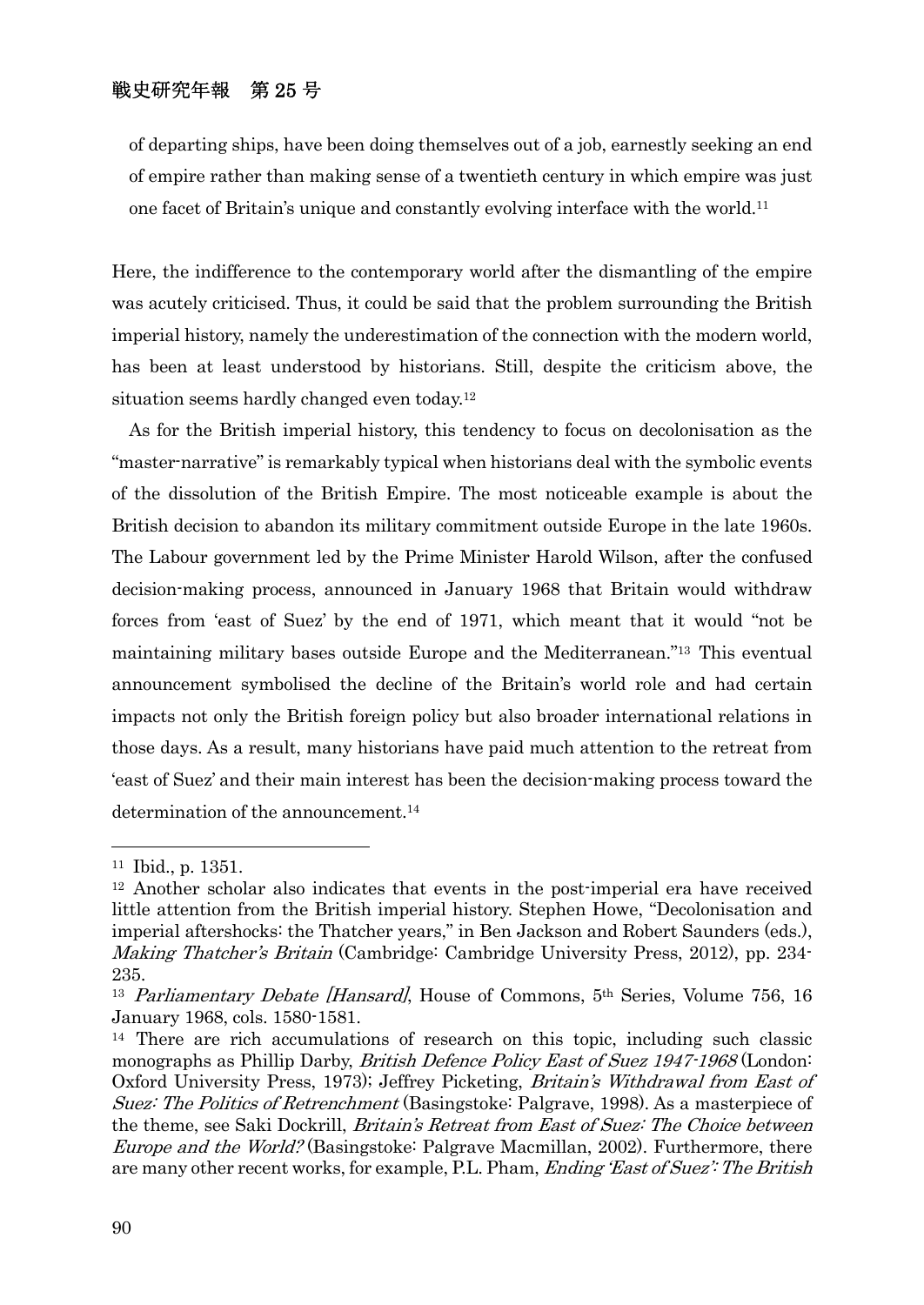However, even if the centre of gravity of British military involvement moved from Empire to Europe, Britain at that time had many dependent territories and overseas military bases around the world. Under the context of the Cold War, Britain's world role, including the maintaining of Empire, was still directly linked to the interests of its allies and local authorities. Most crucially, as is preached down in the above-referenced review article, there is a "common historical misreading of the decolonisation period" among historians, since they "have overlooked the fact that, although close-down east of Suez was *announced*, it was never fully enacted."<sup>15</sup> In fact, even after the 'east of Suez' decision, the British government maintained its option to redeploy armed forces beyond Europe in some time.16 Thus, the more active studies on the British political and military commitment after the Empire are still much to be desired.

#### 3. Britain and Its Imperial Legacies

 Based on above-mentioned backgrounds, in the following sections this paper tries to argue some cases of the independence and anti-colonial movements against British Empire, mainly in Southeast Asia, Middle East and Mediterranean, and influences of these movements on events in later years and on contemporary issues. Regarding the independence movements, this paper adopts wider and looser definition of 'war', including such words as 'revolt', 'rebellion', 'insurrection' or 'insurgency', in order to make room for dealing with much more cases below.

 Furthermore, on the one hand, for the local people their movements and struggles were justified as legitimate campaigns to gain their self-determination and therefore the expressions of nationalism. On reconsidering the matter from the perspectives of suzerain powers, on the other hand, these movements were nothing but insurgencies or uprisings. For this reason, at the outset leastwise the colonial authorities determined

Decision to Withdraw from Malaysia and Singapore 1964-1968 (Oxford: Oxford University Press, 2010); Edward Hampshire, From East of Suez to the Eastern Atlantic-British Naval Policy 1964-70 (Farnham: Ashgate, 2013).

<sup>15</sup> Jackson, "Empire and Beyond," p. 1360.

<sup>&</sup>lt;sup>16</sup> Brief No. 5, "General Capability for Operations outside Europe 1972/73," Five Power Conference on Far East Defence, Briefs for UK Delegation, attached in Minute from Nicholls (Treasury) to Bancroft (Treasury) and McDonnell (Treasury), "Briefs for Five Power Conference on Far East Defence," 29 May 1968, T 225/3408, The National Archives of the United Kingdom, Kew, London [hereafter cited as TNA].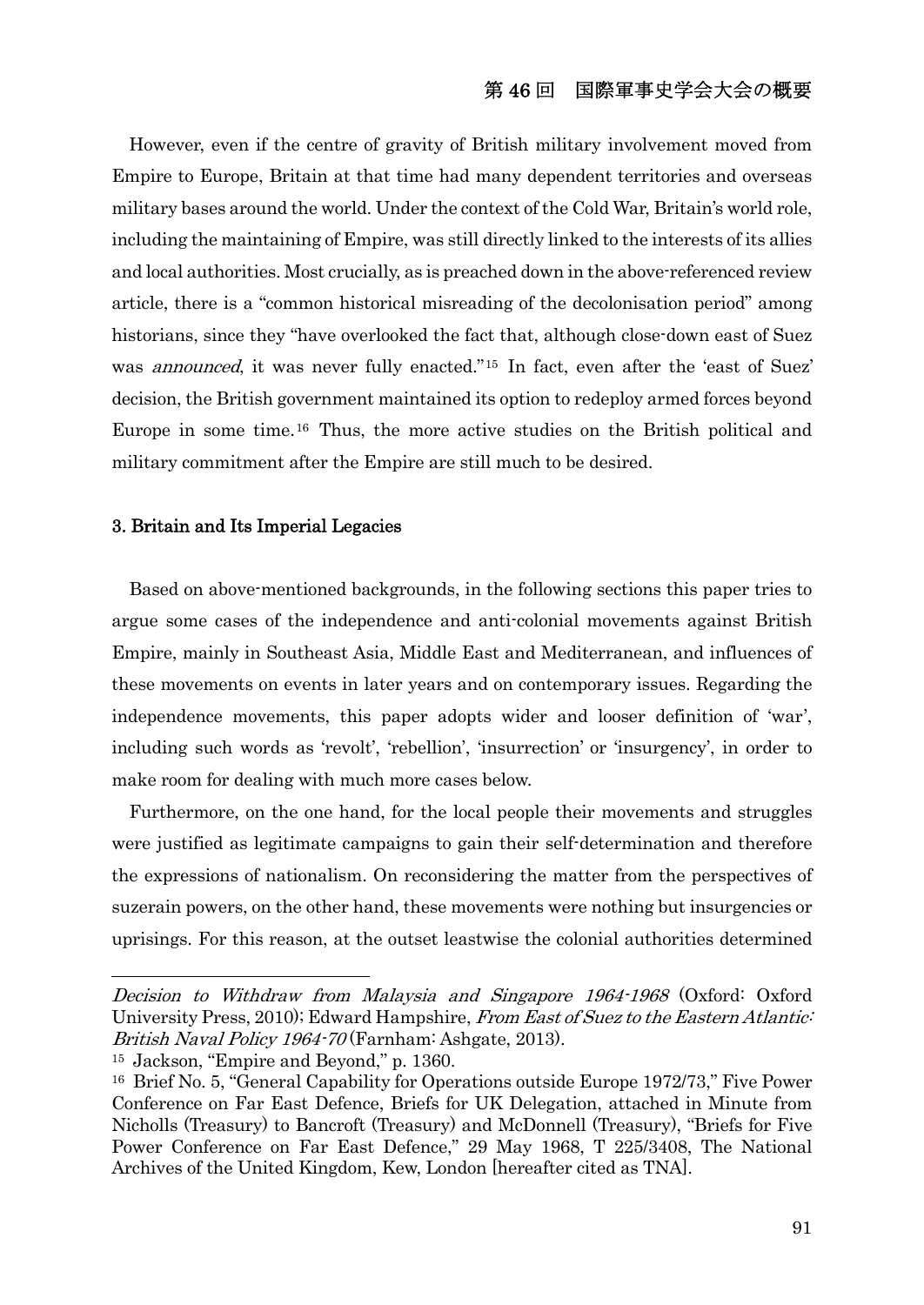to use such measures as counterinsurgency so as to deal with the situation easily and to supress the local actions.17 However, these coercive measures gradually reached a limit and the suzerain states were forced to change their imperial policy, bringing about the dissolution of the colonial empires in the end. Henceforth, this paper considers the independence 'wars' within much more extended understandings and surviews the selected cases of decolonisation and imperial retreat, focusing upon British Empire and its demise in Eurasian continent.

#### (1) Southeast Asia: from Disturbance to Detainment

 As a first case, Southeast Asia was a region where Britain experienced harsh insurgencies and anti-colonial struggles after the Second World War. Although other colonial empires, such as French and Dutch, had far more intense experiences of the independence wars,18 Britain was neither extraneous to the stream of decolonisation in this region. During the Second World War, the British Empire confronted the challenges from axis powers all over the world as well as Great Britain itself, and therefore its imperial defence was of vital importance. 19 In the Far East and Southeast Asia, military bases in Hong Kong and Singapore exemplified the interests of British Empire, but these strategic bases were occupied by Japanese Imperial Army at the beginning of

<sup>17</sup> There are plentiful works on counterinsurgency. As examples of Britain, see Paul Dixon (ed.), The British Approach to Counterinsurgency: From Malaya and Northern Ireland to Iraq and Afghanistan (Basingstoke: Palgrave Macmillan, 2012); Aaron Edwards, Defending the Realm? The Politics of Britain's Small Wars since 1945 (Manchester: Manchester University Press, 2012); Rory Cormac, Confronting the Colonies: British Intelligence and Counterinsurgency (London: Hurst, 2013); John Newsinger, British Counterinsurgency, 2nd ed. (Basingstoke: Palgrave Macmillan, 2015).

<sup>18</sup> On the one hand, France faced many difficulties during First Indochina War from 1946 to 1954, which came down to the independence of Vietnam and became one of the triggers of successive Vietnam War. On the other hand, soon after the Asia-Pacific War was over, Indonesian nationalists started continued fighting against returning Dutch colonial rule and British reinforcements, and finally gained independence from the Netherlands in 1949. Martin Thomas, Bob Moore and L.J. Butler, Crises of Empire: *Decolonization and Europe's Imperial States*,  $2<sup>nd</sup>$  ed. (London: Bloomsbury, 2015), chaps. 7, 12 and 13.

<sup>19</sup> As for the aspects of British Empire in the Second World War, see Ashley Jackson, "The British Empire, 1939-1945," in Richard Bosworth and Joseph Maiolo (eds.), The Cambridge History of the Second World War, Volume II: Politics and Ideology (Cambridge: Cambridge University Press, 2015), pp. 558-580.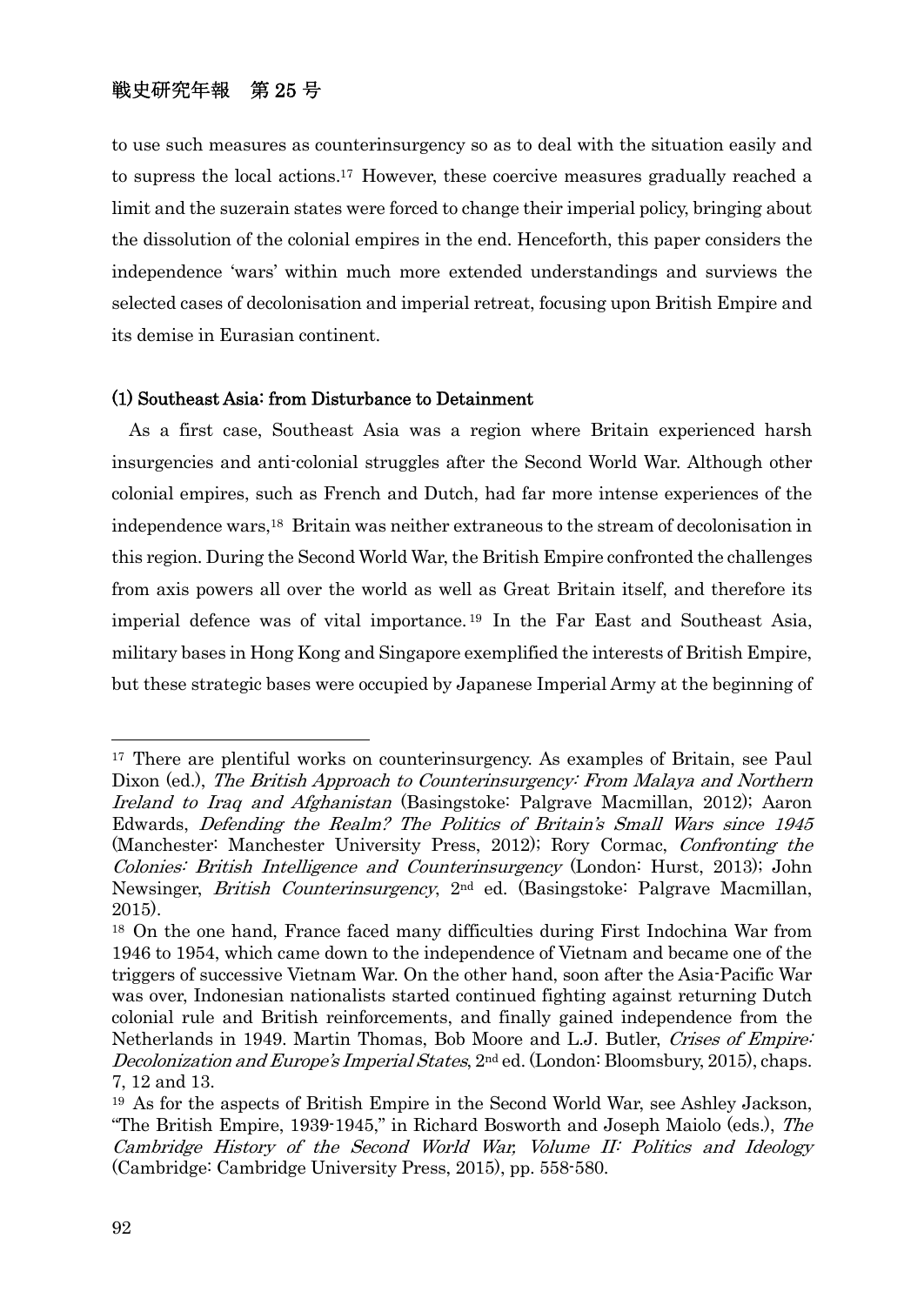the War. Later the British recovered these territories but, for the local people, the colonial rule had become anachronism already. Just after the War, due to the rise of nationalism and anti-colonial sentiment, the law and order in the region deteriorated more and more.20

 In British Malaya, on which the British direct and indirect influence continued from the 19th century, turned to be the place of disorder in the late 1940s. Although the British were able to reconquer its colony much more easily, due to successive economic and social problems the insurrection by communists erupted in June 1948 and Britain had to declare a state of emergency, which disturbed its intention to develop the region gradually. This situation led Britain to take far severer attitude to suppress the emergency. It is often described that Britain capitulated before the rise of Asian nationalism in the post-war era, but the case of Malaya could undermine this argument and the abandonment of the British rule was out of question at that stage.<sup>21</sup>

 Besides, Malaya was strategically vital in the context of the East-West confrontation in Asia. The beginning of the Cold War forced the anti-colonial stance of the United States, the leader of the Western world, to become more and more complex. For Americans, the containment of the Soviet Union and communists' regime was to be by far the biggest object in their foreign policy. Therefore, in such cases as Malaya, where the British colonial rule had useful effects to refuse the communists, the US bolstered up Britain's efforts to maintain its Empire rather actively. This paradoxical "imperialism of decolonization" highlights the course of history in Malaya.22

 From 1954, however, nationalism in the local authority progressively rose and demands for independence increased in Malaya. As a result, in 1958 the independence of Malayan Federation achieved, but at that time the emergency was not over, continuing for another three years. In addition, Britain concluded a defence treaty with Malaya, which enabled the former to have a big strategic position in Southeast Asia

<sup>&</sup>lt;sup>20</sup> British Documents on the End of Empire [hereafter cited as BDEE], Series B, Volume 3: Malaya, Part I: The Malayan Union Experiment 1942-1948, no. 65.<br><sup>21</sup> Thomas, Moore and Butler, *Crises of Empire*, pp. 56-57. Also see *BDEE, Series A*,

Volume 2: The Labour Government and the End of Empire 1945-1951, Part I: High Policy and Administration, no. 72.<br><sup>22</sup> Regarding this argument, see Wm. Roger Louis and Ronald Robinson, "The

Imperialism of Decolonization," The Journal of Imperial and Commonwealth History, 22:3 (1994), pp. 462-511.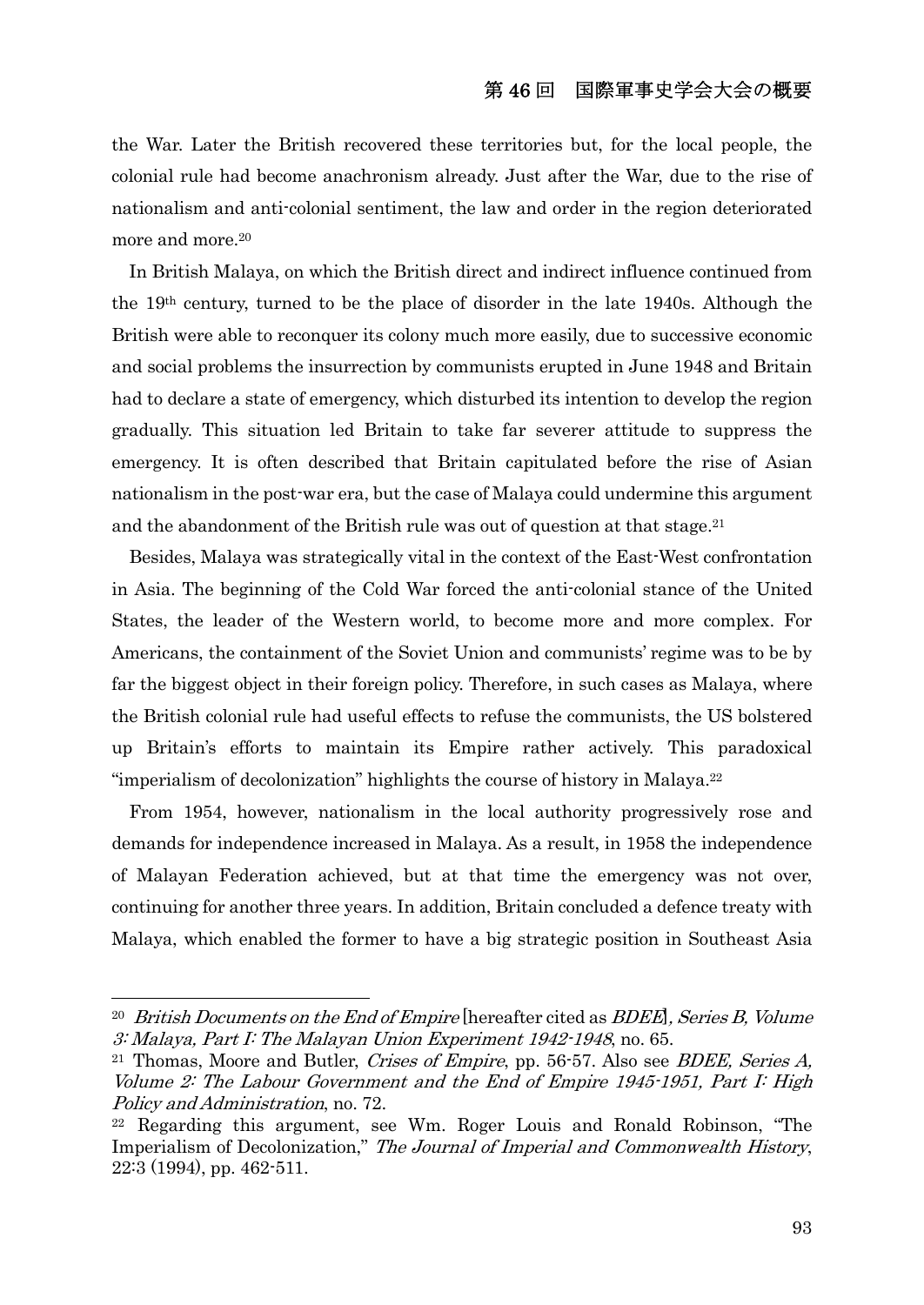continuously.23 Nevertheless, this did not mean the completion of the decolonisation in the region. At first, Britain intended to "bring Malaya, Singapore and the Borneo territories into closer association," but the merger of Malaya, Singapore, Sarawak, North Borneo and Brunei in 1961, despite the British enthusiastic response, turned out to be a failure. The creation of Malaysia in 1963 brought about the Brunei's decision to opt out and Singapore's secession in 1965.24 Britain had to back the new association with its continuing military commitment, mainly because of the escalated tensions between Malaysia and Indonesia, namely Konfrontasi, from 1963 to 1966.

Konfrontasi was finally solved in 1966, which meant for Britain that its enormous burden for the defence of Malaysia and Singapore would also be reduced remarkably. In this sense, a series of events were the turning-point of the British policy in Southeast Asia.25 Thereafter, Britain accelerated the force reduction in the region, which led to the 'east of Suez' decision in January 1968. However, this did not bring about directly the demise of British military commitment, because the local governments still needed political, economic and security support from Britain.26 At the height of the Vietnam War, other regional powers, such as the United States, Australia and New Zealand, also hoped for Britain's continuous military contribution.<sup>27</sup> Consequently, the Anglo-Malaysian Defence Agreement (AMDA), which originated in Malaya's independence, was to be reorganised to the Five Power Defence Arrangements (FPDA) in April 1971 and the British politico-military commitment on Southeast Asia, although weakened, remained a foundation of the regional security and formed a legacy of the British imperial rule.28

<sup>&</sup>lt;sup>23</sup> Thomas, Moore and Butler, *Crises of Empire*, pp. 74-75.<br><sup>24</sup> BDEE, Series B, Volume 8: Malaysia, nos. 194, 199; BDEE, Series A, Volume 5: East of Suez and the Commonwealth 1964-1971, Part I: East of Suez, no. 98.

<sup>25</sup> Minute, "British Policy in East Asia," Unnamed and Undated, FCO 15/4, TNA. See also Sue Thompson, ""The Greatest Success of British Diplomacy in East Asia in Recent Years"? British Diplomacy and the Ending of Confrontation, 1965-1966," Diplomacy  $\&$ Statecraft, 25:2 (2014), pp. 285-302.

<sup>&</sup>lt;sup>26</sup> CC (68) 26<sup>th</sup> Conclusions, 9 April 1968, CAB 128/43, TNA; Message from Tunku Abdul Rahman (Prime Minister of Malaysia) to Wilson (Prime Minister of the United Kingdom), 14 June 1968, T 225/3409, TNA.

<sup>27</sup> Regarding backgrounds of this issue, see such as Jeremy Fielding, "Coping with Decline: US Policy toward the British Defense Reviews of 1966," Diplomatic History, 23:4 (October 1999), pp. 633-656.

<sup>28</sup> On FPDA, Andrea Benvenuti, "The Heath Government and British Defence Policy in Southeast Asia at the End of Empire (1970-71)," Twentieth Century British History,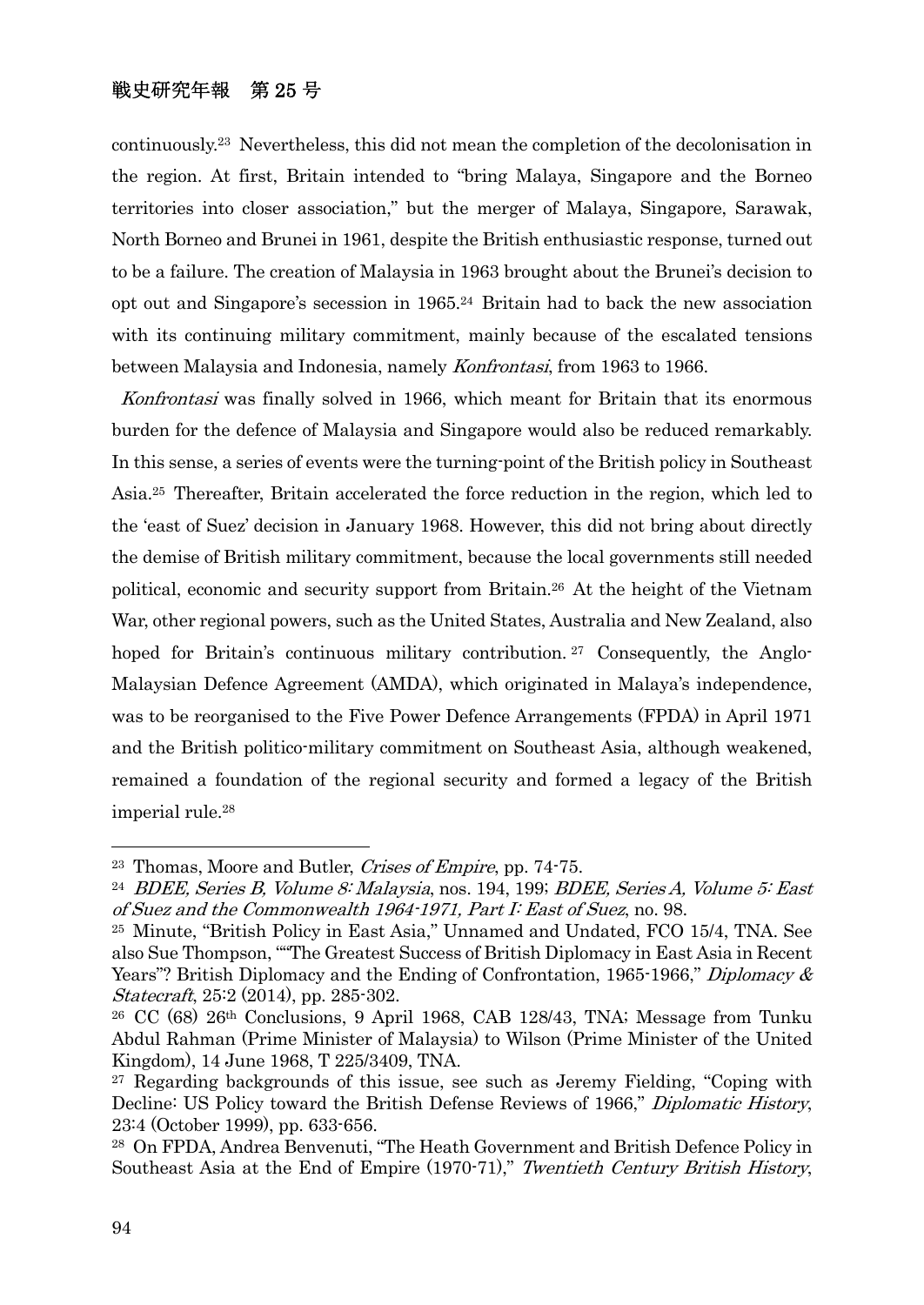### 第 46 回 国際軍事史学会大会の概要

 In Brunei, Britain's continuing influence was much more typical. When Brunei, as a British protectorate, became a self-governing state in 1959, the latter had its responsibility for the foreign and defence affairs. Afterwards, the independence movement intensified in Brunei as well and a revolt erupted in 1962, only to be suppressed instantly. The insurrection, however, had broader impacts on British policy towards Southeast Asia, since the revolt was not only a reason why Brunei decided not to join Malaysia but also a part of the first stage of Konfrontasi.29 Later then, in 1971 the renewed agreement provided Brunei with full self-government, while its foreign and defence policy were still shared with Britain. As regards the British military commitment, including Gurkha units stationed there, Brunei bore all costs, hoping strongly for them to continue stationing.<sup>30</sup>

 Moreover, in the late 1970s, Britain tried to find a way to the complete withdrawal from Brunei, but as a result of sequential negotiation, the British forces had to agree to keep stationed in Brunei until 1983. At that time, it was Britain that feared the international criticism of the remaining colonial rule, but Brunei kept insisting on its strong demands for the British continuous presence. Accordingly, Britain again forced to retain its military commitment there, even after Brunei gained independence in 1984. In this sense, Brunei has presented us the very exceptional case of decolonisation and the end of British Empire in Southeast Asia.31 Above all, the British army in Brunei, centred on a light infantry battalion of Royal Gurkha Rifles, have played an important role of its defence.32

#### (2) Middle East and Mediterranean: Unintended Retention?

 In the Middle East, the impact of the dissolution of British Empire was much bigger than Southeast Asia. It is well known that historically Britain had wielded its power as

32 See the British Army Homepage, "Brunei,"

<sup>20:1 (</sup>January 2009), pp. 53-73; Daniel Wei Boon Chua, "America's Role in the Five Power Defence Arrangements: Anglo-American Power Transition in South-East Asia, 1967-1971," The International History Review, 39:4 (2017), pp. 615-637.

<sup>&</sup>lt;sup>29</sup> Details of the revolt can be seen in *BDEE, Series B, Volume 8*, Appendix, Section XV. <sup>30</sup> BDEE, Series A, Volume 5, Part I, no. 113.

<sup>31</sup> Masao Shinozaki, Empire Detained: Britain's Commitment outside Europe in Post-War British External Policy, 1968-1982 (Tokyo: Yoshida Publishing, 2019), pp. 133-136. See also *BDEE, Series A, Volume 5, Part I*, p. lv.

<sup>&</sup>lt;https://www.army.mod.uk/deployments/brunei/> [accessed on 13 August 2021].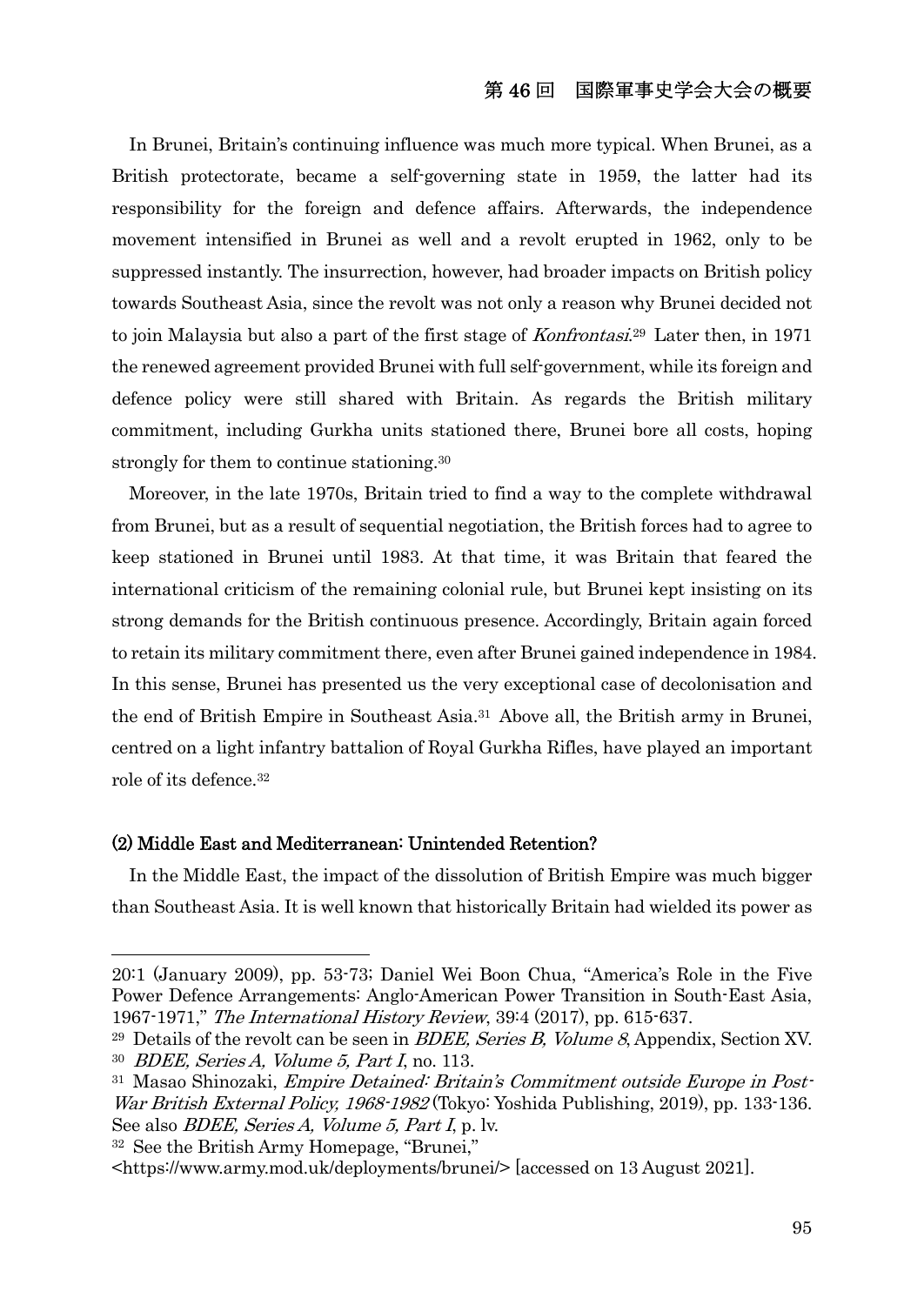the 'Informal Empire' all over the world,33 including the Middle East. However, in common with other areas, the British political and military influence in the Middle East drastically declined after the Second World War. The prolonged Israel-Palestine Conflict originated from Britain's failure to manage the local order in its imperial context, and the rise of Arab Nationalism led to the Suez crisis in 1956 which symbolised the fall of British imperialism in the region.<sup>34</sup> Therefore, it might be anticipated that Britain would abandon its prestigious position in the Middle East sooner or later, although the local order was not ready for this situation at that time.

 When the British government expressed its plan to withdraw from 'east of Suez' in January 1968, the protectorates in the Persian Gulf, for example, were suddenly forced to be to stand on their own feet by 1971. At first, the 'perception gap' between the British and local emirates brought about serious confusion and distrust.35 But, once it became clear that Britain should no longer maintain its military commitment in the Middle East, the emirates quickly began seeking their way of survival, which in turn led to the foundation of the United Arab Emirates (UAE). 36 Thereafter, though the British political and economic relations with the region were maintained, its influence over such issues as military affairs diminished more and more. The transformation of the regional order would be not until the beginning of the direct commitment by the United States in the end of the 1970s.37

 On the other hand, the Mediterranean remained one of the key points of Britain's military commitment in the post-imperial era. During the early years of the Cold War, the region was regarded as a hotspot of the East-West confrontation,<sup>38</sup> and the British

<sup>&</sup>lt;sup>33</sup> John Gallagher and Ronald Robinson, "The Imperialism of Free Trade," The Economic History Review, New Series, 6:1 (1953), pp. 1-15; P.J. Cain and A.G. Hopkins, British Imperialism: 1688-2015, 3<sup>rd</sup> ed. (London: Routledge, 2016).

 $34$  As a classic monograph, Keith Kyle, Suez (London: Weidenfeld & Nicolson, 1991). See also Simon C. Smith (ed.), Reassessing Suez 1956: New Perspectives on the Crisis and its Aftermath (London: Routledge, 2008).

 $35$  BDEE, Series A, Volume 5, Part I, no. 119.

<sup>&</sup>lt;sup>36</sup> Shohei Sato, *Britain and the Formation of the Gulf States: Embers of Empire* (Manchester: Manchester University Press, 2016).

<sup>37</sup> Simon C. Smith, "Power Transferred? Britain, the United States, and the Gulf, 1956- 71," Contemporary British History, 21:1 (2007), p. 15.

<sup>&</sup>lt;sup>38</sup> Melvyn P. Leffler, A Preponderance of Power: National Security, the Truman Administration, and the Cold War (Stanford: Stanford University Press, 1992), pp. 121- 127, 142-146; Svetozar Rajak, "The Cold War in the Balkans, 1945-1956," in Melvyn P. Leffler and Odd Arne Westad (eds.), The Cambridge History of the Cold War, Volume I: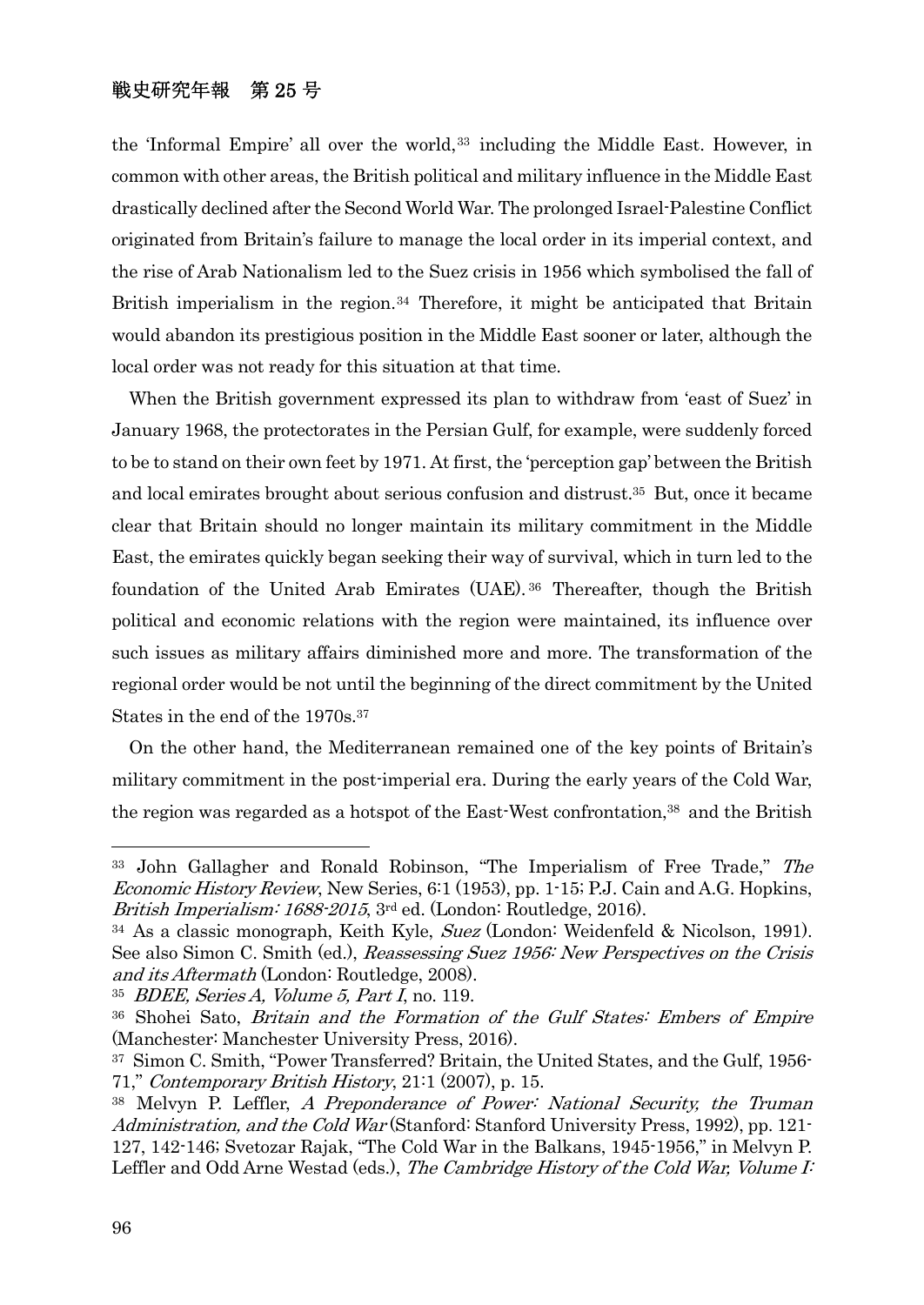contribution to the security of the Mediterranean was also indispensable for Western allies, especially North Atlantic Treaty Organization (NATO). Besides, in the history of British Empire, the region constituted of the important position leading to India, Britain's largest colony, and the 'Empire Route' symbolised the British naval mastery in the late 19<sup>th</sup> and first half of the 20<sup>th</sup> centuries.<sup>39</sup>

 The stream of decolonisation, however, spread over the Mediterranean as well in the post-war world and forced Britain to deal with anti-colonial movements and insurgencies in the area severely. In Cyprus, for instance, the British authority had faced many difficulties with successive anti-imperial and independence struggle since the 1930s, and in the 1950s for Britain the situation worsened more and more. The revolt in the island caused much severer reactions by the British and brought about an infamous example of counterinsurgency,40 exacerbating at the same time a serious ethnic conflict between Greek and Turkish Cypriots. Finally, as a result of compromises between each side, Cyprus gained independence as a sovereign state in 1960, but the dispute was never settled. Britain continued to bear its responsibility for the territorial integrity of the island as a guarantor together with Greece and Turkey.41

 After the independence of Cyprus, the British political and military influence in the Mediterranean grew weaker and weaker. The Royal Navy's Mediterranean Fleet, which had been based in Malta and regarded as a long-time symbol of Britain's naval hegemony in the region, was dismantled in June 1967.42 In Malta erupted fierce anti-British and anti-colonial movements as well, coming down to the independence in 1964

Origins (Cambridge: Cambridge University Press, 2010), pp. 203-208.

<sup>39</sup> Robert Holland, Blue-Water Empire: The British in the Mediterranean since 1800 (London: Allen Lane, 2012). As for the historical overview of Britain's naval supremacy, see Jeremy Black, The British Seaborne Empire (New Haven: Yale University Press, 2004); Paul Kennedy, The Rise and Fall of British Naval Mastery (London: Penguin, 2017).

<sup>40</sup> Cypriot independence struggle and British counterinsurgency have gained much interest among historians. See such as Robert Holland, Britain and the Revolt in Cyprus, 1954-1959 (Oxford: Oxford University Press, 1998); David French, Fighting EOKA: The British Counter-Insurgency Campaign on Cyprus, 1955-1959 (Oxford: Oxford University Press, 2015).

<sup>&</sup>lt;sup>41</sup> Parliamentary Command Paper, Cmnd. 1253, Cyprus Treaty of Guarantee, 16 August 1960. The treaty is still valid today.

<sup>42</sup> On this, Nobuyoshi Ito, "Britain and the Dissolution of the Mediterranean Fleet: Convergence of the End of Empire and Alliance Management," Briefing Memo, National Institute for Defense Studies (NIDS), January 2021.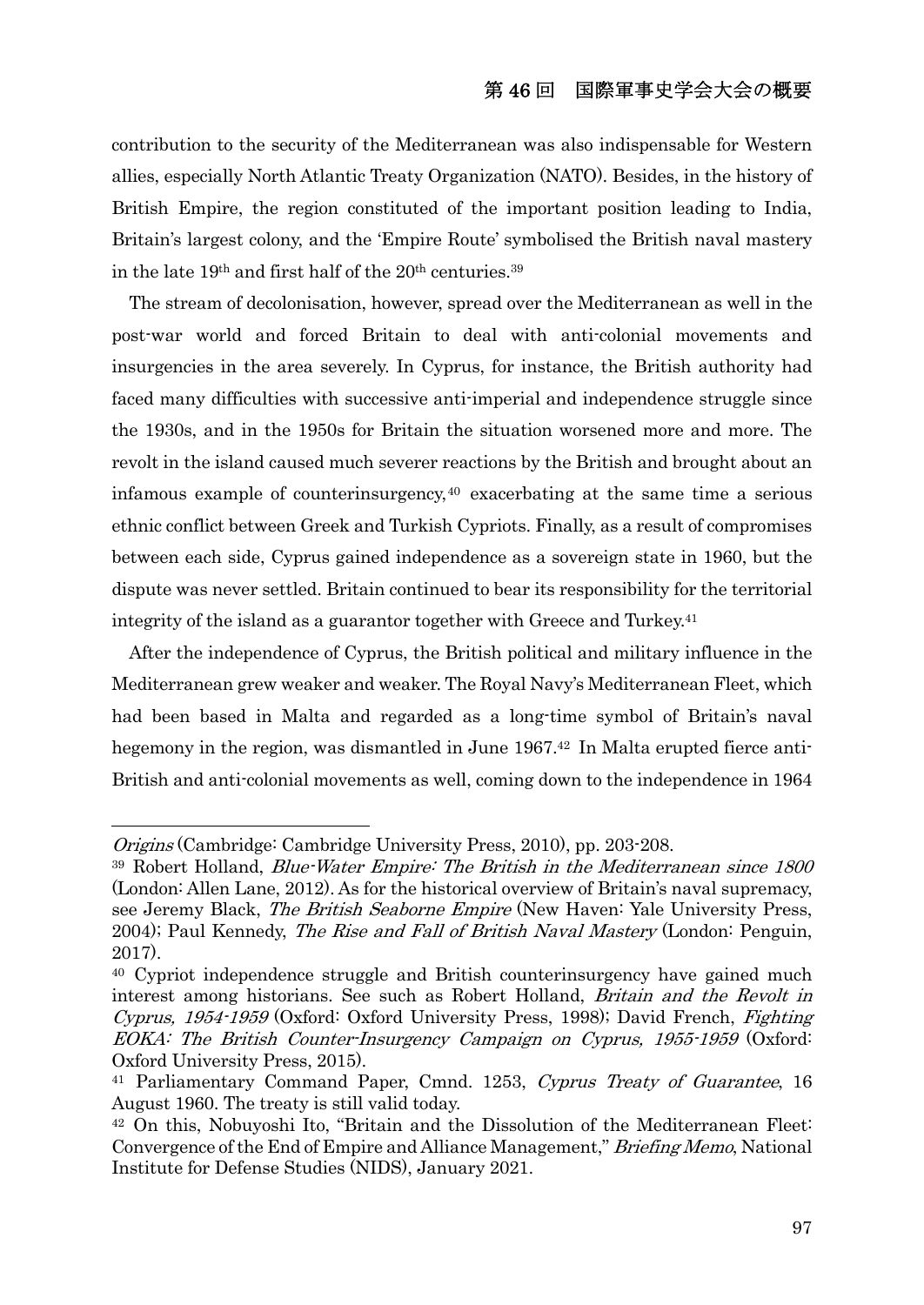and later in the 1970s the Maltese government claimed for the complete withdrawal of the British forces. After a series of depressing negotiation, in 1972 Britain and its NATO allies had to admit that all forces stationing in Malta should be withdrawn within 7 years, which meant that the British military presence there would vanish in the near future.43

 Despite this tendency, remnants of the British imperial rule persisted in Cyprus as the Sovereign Basa Areas (SBA) of Akrotiri and Dhekelia.44 While there had been suspicions and controversies constantly over the usefulness and capability of the bases, 45 two SBAs still embodied Britain's military presence in the eastern Mediterranean and its allies, especially the United States, made much account of the British continuing commitments through its military bases in the region. Although SBAs were assigned mainly to another alliance, Central Treaty Organization (CENTO),46 their importance to NATO seemed clear as well. Therefore, in the mid-1970s, when the British government sought to abandon SBAs with the Cyprus conflict getting worse, the United States and NATO allies asserted enthusiastically that Britain should keep its military commitment in the island not only in the context of the Cold War but also from the perspective of conflict resolution.<sup>47</sup> Thus, under those pressures

<sup>&</sup>lt;sup>43</sup> BDEE, Series B, Volume 11: Malta, pp. lvi-lxxii. Also see Simon C. Smith, "Conflict" and Co-operation: Dom Mintoff, Giorgio Borg Olivier and the End of Empire in Malta," Journal of Mediterranean Studies, 17:1 (2007), pp. 115-134; Simon C. Smith, "Dependence and Independence: Malta and the End of Empire," Journal of Maltese History, 1:1 (2008), pp. 33-47.<br><sup>44</sup> Regarding the brief history of the SBAs, Costas M. Constantinou and Oliver P.

Richmond, "The Long Mile of Empire: Power, Legitimation and the UK Bases in Cyprus," Mediterranean Politics, 10:1 (March 2005), pp. 65-84; Klearchos A. Kyriakides, "The Sovereign Base Areas and British Defence Policy Since 1960," in Hubert Faustmann and Nicos Peristianis (eds.), Britain in Cyprus: Colonialism and Post-Colonialism 1878- 2006 (Möhnesee-Wamel: Bibliopolis, 2006), pp. 511-534; Andreas Constandinos, "Britain, America and the Sovereign Base Areas from 1960-1978," The Cyprus Review, 21:2 (Fall 2009), pp. 13-36; Andreas Stergiou, "The Exceptional Case of the British Military Bases on Cyprus," *Middle Eastern Studies*, 51:2 (2015), pp. 285-300; Richard Clogg, "The Sovereign Base Areas: colonialism redivivus?," Byzantine and Modern Greek Studies, 39:1 (2015), pp. 138-150.

<sup>45</sup> Evanthis Hatzivassiliou, "Cold War Pressures, Regional Strategies, and Relative Decline: British Military and Strategic Planning for Cyprus, 1950-1960," The Journal of Military History, 73:4 (October 2009), pp. 1143-1166.

<sup>46</sup> Panagiotis Dimitrakis, Failed Alliances of the Cold War: Britain's Strategy and Ambitions in Asia and the Middle East (London: I.B. Tauris, 2012), chaps. 3, 6.

<sup>47</sup> Letter from Kissinger (United States Secretary of State) to Callaghan (Secretary of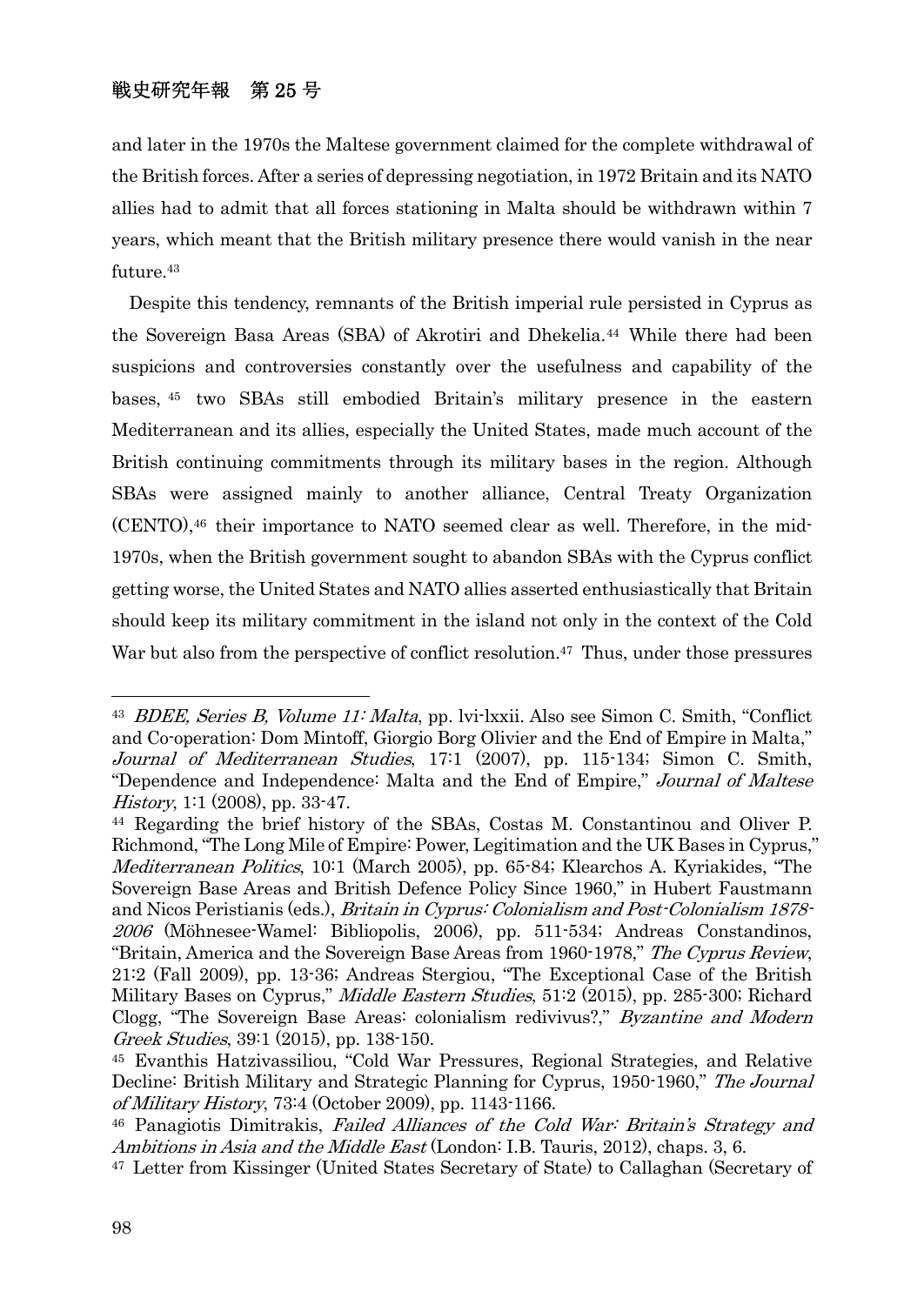Britain had to retract its initial decision to withdraw all forces from SBAs and reluctantly admitted that it would continue to retain its military presence in Cyprus.48

 In this manner, the British military commitment in the Mediterranean was partly maintained. For Britain, this result was rather unintended and unexpected one, but it accidentally enabled Britain to maintain its capability to pursue military operations outside Europe. After the end of the Cold War, for instance, Britain had many occasions to have joint military missions with the United States in the Middle East, such as the Gulf War and Iraq War. Besides, the SBAs were to be regarded as the remains of the imperial past but played an important and unexpected role for Britain, since Akrotiri was used as a frontline base of the air operation against Islamic State (IS) in 2011.<sup>49</sup> Therefore, the legacies of British Empire and its continuous politico-military role, though indirectly and partially, have had non-negligible influence on the broader regional order today.

#### **Conclusion**

 This paper has tried to reconsider the importance of imperial legacies, mainly of British Empire, in the contemporary world. For Britain, the retention of forces outside Europe did not reflect its intension in the era of decolonisation, while this half-hearted presence had much impact on subsequent developments. From the geopolitical point of view, the politico-military legacies of British Empire have been always one of the key elements in considering the international order. The imperial history of the 20th century, which has concentrated its focal point on decolonisation itself too much and has regarded this as a 'maser-narrative', cannot always shed light on the broader implication of the end of colonial Empires. Thus, from the perspective of imperial history as well, more research and analyses on the interrelations between the process of

State for Foreign and Commonwealth Affairs), 16 November 1974, PREM 16/21, TNA. 48 Message from Wilson to Ford (President of the United States), 20 November 1974, PREM 16/29, TNA; Ref. A08279, Minute from Hunt (Secretary of the Cabinet) to Arthur (Deputy Under-Secretary of State, Foreign and Commonwealth Office), "Defence Review - Cyprus," 21 November 1974, DEFE 13/973, TNA; Documents on the British Policy Overseas, Series III, Volume V: The Southern Flank in Crisis, 1973-1976, no. 101. 49 "UK launches first drone strike in Iraq against Isis militants; RAF Reaper drone fires Hellfire missile at Islamic State forces near site of Iraq's biggest oil refinery north of Baghdad," The Guardian, 10 November 2014.